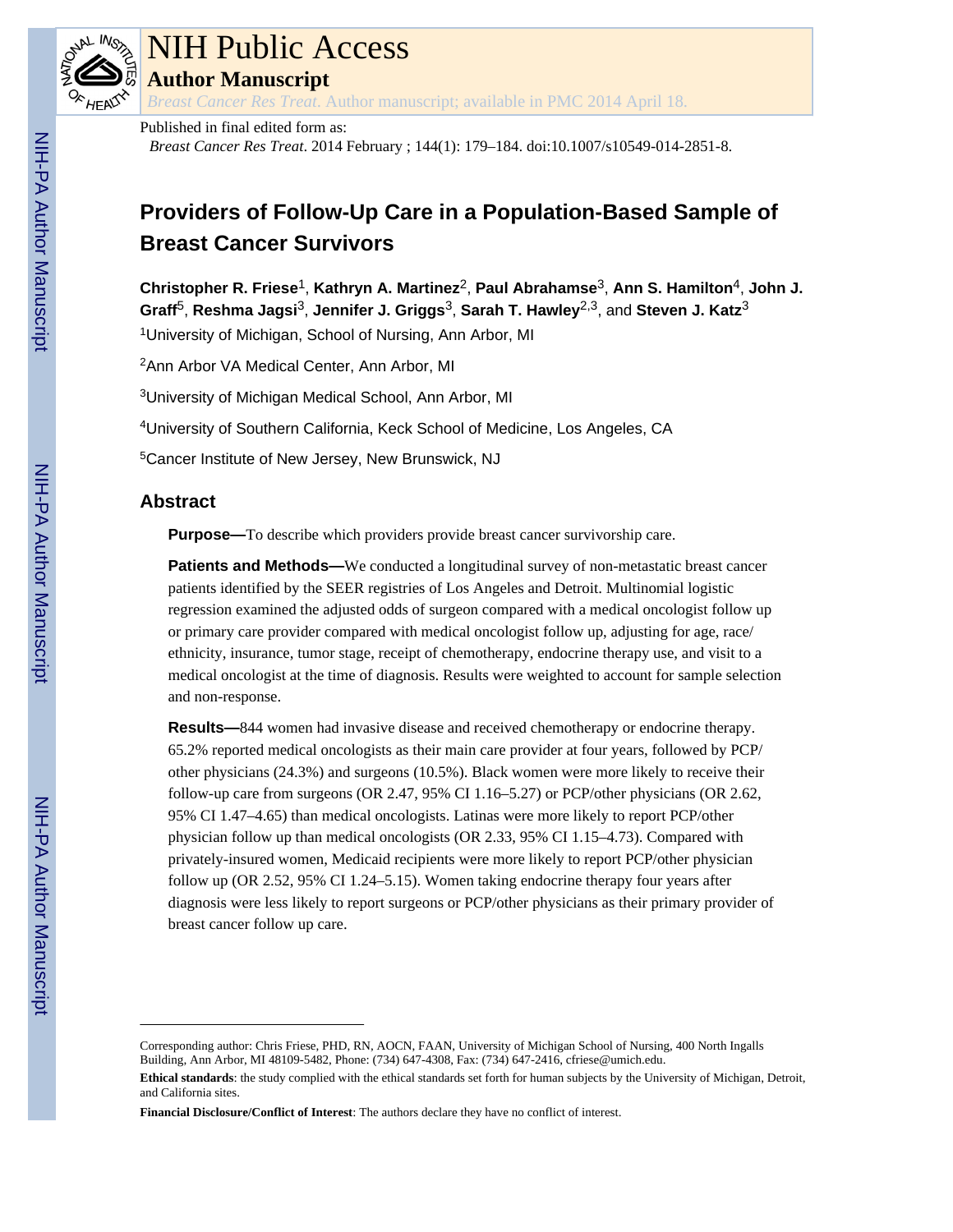**Conclusions—**Different survivorship care patterns based on race/ethnicity and insurance status. Interventions are needed to inform patients and providers on the recommended sources of breast cancer follow up.

#### **Keywords**

breast cancer; primary care; chronic illness; race/ethnicity

#### **INTRODUCTION**

The current care delivery model for cancer survivorship is unsustainable for three key reasons [1]. First, the number of cancer survivors has increased markedly and will continue to do so due to early detection and treatment advances [2]. Second, the surge in the cancer survivor population coincides with projected shortages of medical oncologists [3,4] and primary care physicians [5,6]. Third, follow-up care remains inadequate or fragmented for many cancer survivors [7].

In the case of breast cancer, it is unclear how women should receive follow-up care after treatment. Breast cancer survivors require follow up to assess for recurrence and late effects of therapy. In particular, women who receive chemotherapy and/or endocrine therapy experience an array of effects, including peripheral neuropathy, osteoporosis, or organ toxicity [8–11]. Breast cancer survivors receive follow-up care in a number of settings. Yet no current guidelines identify the optimal providers of breast cancer care and the optimal time points for transition. Medical oncologists and primary care providers differ in their perspectives and preferences for breast cancer follow-up care [12,13]. Most survivors receive care from either medical oncologists or primary care physicians; fewer patients receive follow up from surgical oncologists or other providers [14]. There are divergent preferences from patients [15] and oncologists [16] on the ideal source for breast cancer survivorship care.

A better understanding of the types of providers breast cancer patients see in the survivorship period can inform policies targeted to improve the quality and efficiency of survivorship care. Clinicians and researchers must comprehend the survivorship experience from distinct racial/ethnic groups given the differential mortality rates observed [2] in the absence of disparate chemotherapy treatment [17]. The study objective was to examine patterns of follow-up care by patient, disease, and treatment factors in a large, diverse, population-based sample of breast cancer patients treated with endocrine or chemotherapy. The results fill a knowledge gap of the experience of diverse women seeking long-term breast cancer follow up.

# **PATIENTS AND METHODS**

#### **Research Design**

This prospective longitudinal study used rapid case ascertainment methods in partnership with two cancer registries that participate in the Surveillance, Epidemiology and End-Results (SEER) program. The data collection protocol has been summarized previously [18].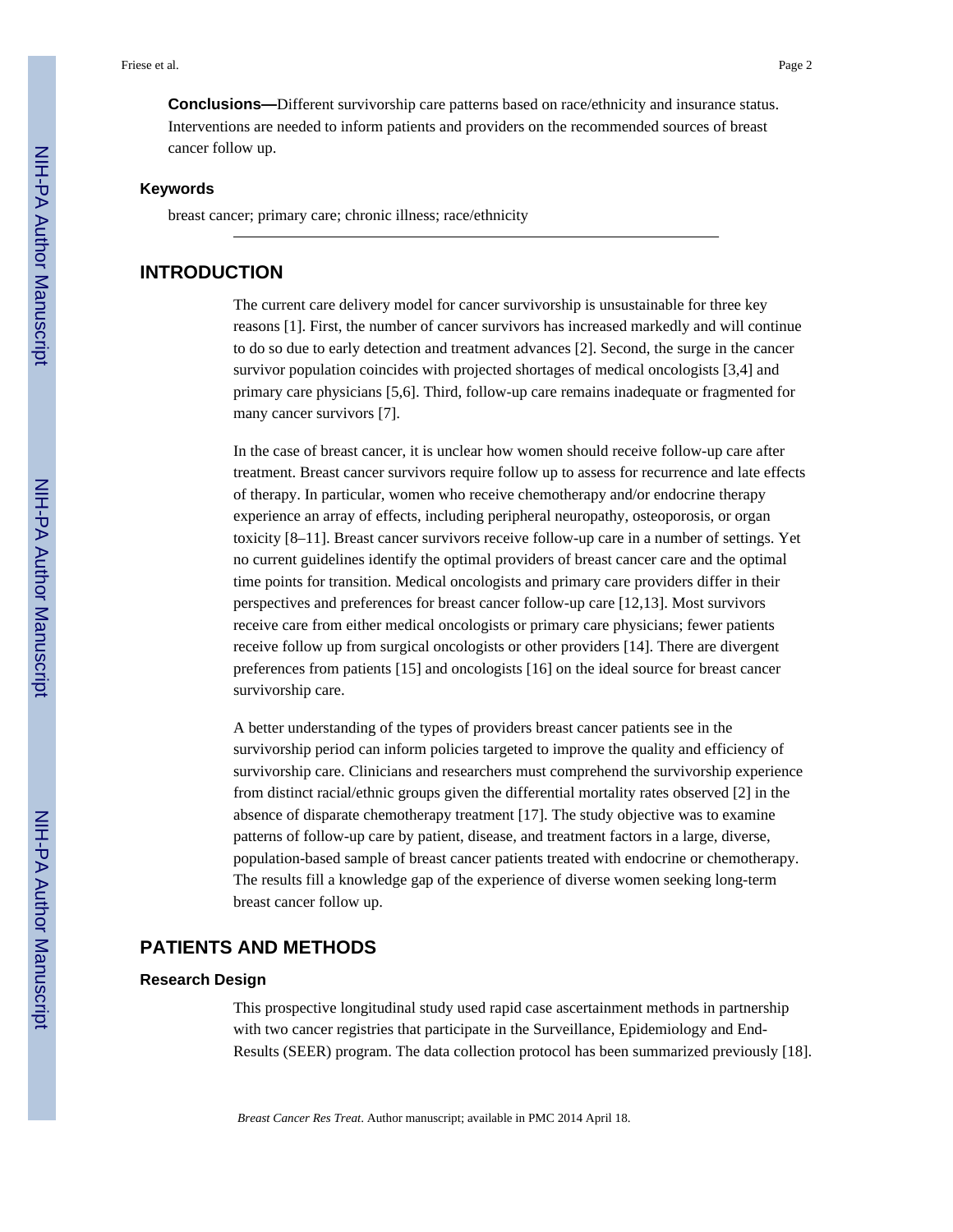Eligible women from Los Angeles County and Metropolitan Detroit were surveyed at two time points. Latinas in Los Angeles and black women in both Detroit and Los Angeles were oversampled. Baseline surveys were mailed to participants between June 2005 and February 2007, which was around 9 months after the initial breast cancer diagnosis. Follow-up surveys were mailed around 4 years after initial diagnosis.

After human subjects' approval at the University of Michigan and parallel approvals in California and Detroit, cases were reported monthly to SEER registries. We notified physicians by mail of our intent to survey their patients. Next, we mailed patients a packet with a cover letter, a printed survey copy, a statement of study risks and benefits, and a \$10 cash gift. To encourage high response rates, we modified the methods specified by Dillman [19]. These included a reminder letter, followed by a second survey to non-respondents, followed by a follow-up telephone call.

#### **Study Participants**

Women were eligible to participate if they were between 20 and 79 years of age, diagnosed with ductal carcinoma in situ or invasive non-metastatic breast cancer (Stages I–III) between June 2005 and February 2007, and reported to the Los Angeles County or Metropolitan Detroit SEER registries. Surveys were administered in both English and Spanish. Asian women were not included due to a second concurrent active study.

#### **Variables**

The outcome variable was patient report of the primary provider breast cancer follow up approximately four years after initial diagnosis; this was obtained from the follow-up survey. Women were asked to identify their main provider of breast cancer follow-up care: medical oncologist, surgeon, or primary care physician (PCP) physician. Women were also given the opportunity to name another type of physician. Due to the small number of writein options, these physicians were lumped into the PCP category.

SEER registries provided age (in years) and cancer stage at diagnosis (I, II, or III) at the baseline survey period. At baseline, patients provided: race/ethnicity (white, black, Latina), receipt of systemic adjuvant chemotherapy (yes/no), insurance coverage (Medicaid, Medicare, private/other insurance, not insured), education (some high school, completed high school, attended or completed college), and whether they consulted a medical oncologist before their initial breast cancer operation. The follow-up patient survey asked women about their use of endocrine therapy for breast cancer; response choices were never taken, took in the past but no longer, and current use at the time of the survey.

#### **Analyses**

First, we measured the proportion of women who reported that medical oncologists, surgeons, or primary care/other physicians were their primary provider of breast cancer care approximately four years after diagnosis. We then examined differences in the proportion of women who saw medical oncologists versus surgeons or PCPs/other provider types by the covariates listed above. We used multinomial regression to determine the adjusted odds of surgeon versus medical oncologist follow up as well as the adjusted odds of PCP/other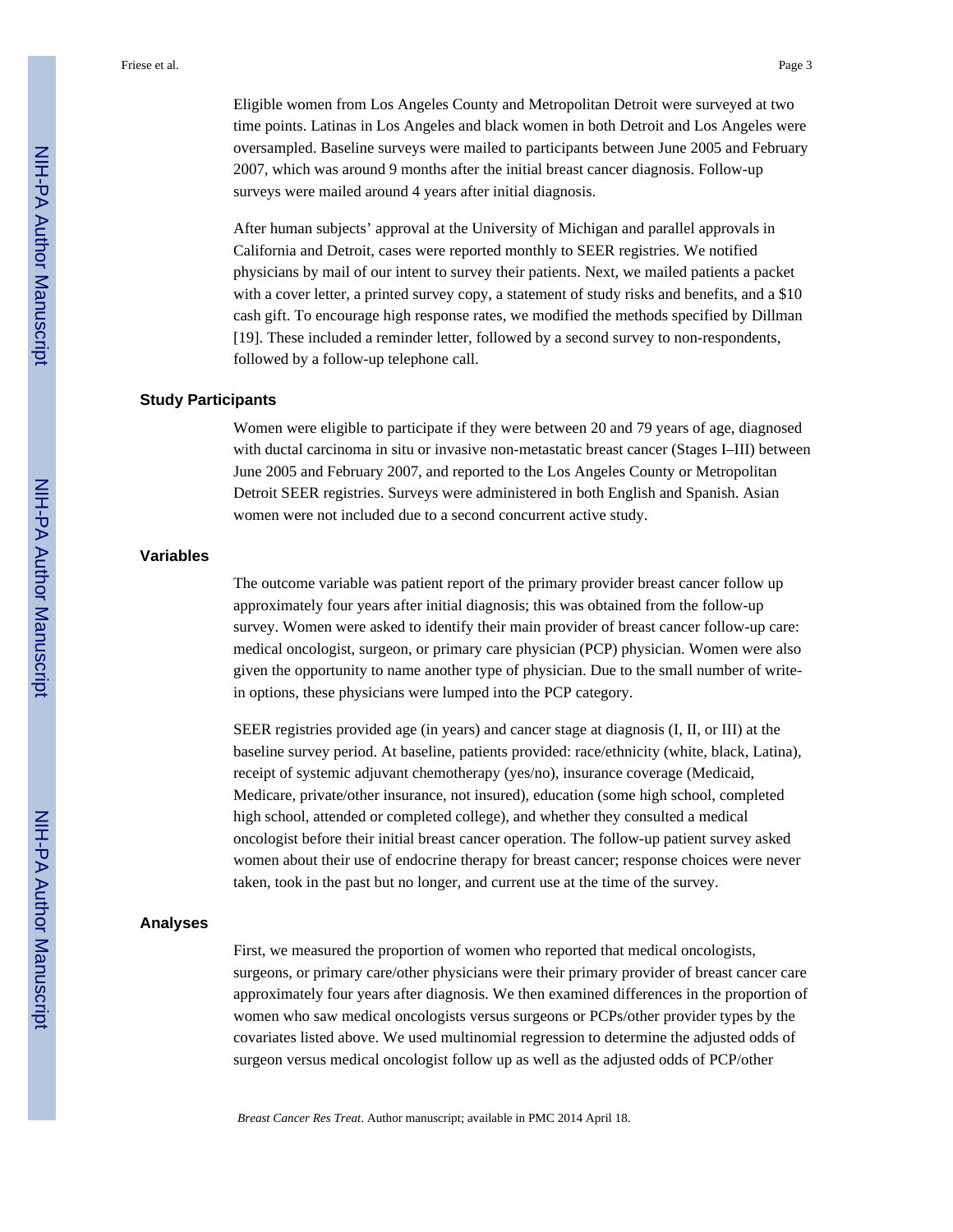provider versus medical oncologist follow up. All results were weighted to account for differential probabilities of sample demographics and non-response and were conducted in SAS version 10.1.

# **RESULTS**

Of the 1,536 women who completed both baseline and follow-up surveys, 366 were excluded from this analysis due to non-invasive disease and 86 were excluded due to recurrence by the time of the follow-up survey. Because our analysis was focused specifically on women who received systemic therapy, we excluded the 99 women in the sample who did not report at baseline receipt of either chemotherapy or endocrine therapy. 141 women were also excluded because of missing survey data. The final analytic sample consisted of 844 women.

Sample characteristics are presented in Table 1. The sample's race/ethnicity was white (43.6%) followed by Latina (40.7%) and black (15.7%). The mean (SD) age of respondents was 56.5(11.4) years. The majority of respondents (61%) reported private insurance coverage, 19.5% reported Medicare coverage, 11.6% received Medicaid, and 8.3% reported no coverage. Most of the sample (69%) received systemic chemotherapy. Four years after diagnosis, 45.3% reported current endocrine therapy use and an additional 28.6% reported previous use. Over 90% of respondents reported a consultation with a medical oncologist before their initial breast cancer operation. Of the 844 women with requisite data for analyses, 65.2% of women reported medical oncologists as the main provider of survivorship care at 4 years, followed by PCP/other physicians (24.3%) and surgeons (10.5%).

#### **Receipt of Follow Up by Provider Type**

The multinomial logistic regression model examines two comparative outcomes: receipt of follow-up care by surgeon versus medical oncologists (n=706) and PCP/other versus medical oncologists (n=784) (Table 2). Relative to white women, black women were significantly more likely report follow up with a surgeon (OR: 2.47 95% CI: 1.16–5.27) or PCP/other (OR: 2.62 95% CI:1.47–4.65) versus a medical oncologist. Latinas were significantly more likely than white women to be seen by a PCP/other rather than a medical oncologist (OR: 2.33 95% CI: 1.15–4.73). Relative to women with private insurance coverage, those with Medicaid coverage were significantly more likely to be seen by a PCP/ other than by a medical oncologist for follow-up care (OR: 2.52 95% CI:1.24–5.15). Current endocrine therapy use was associated with medical oncologist follow up: compared with women who had never taken endocrine therapy, current endocrine therapy users were less likely to see a surgeon (OR: 0.35 95% CI: 0.14–0.86) or a PCP/other (OR: 0.33 95% CI: 0.17–0.64) than a medical oncologist.

The variables in the multinomial logistic regression model were used to calculate the adjusted proportion of women who reported each type of provider for their follow-up breast cancer care at four years (Figure 1). While the overall majority of women reported medical oncologist follow-up, differences were observed by race/ethnicity: 83% of white women, 77% of Latinas, and 65% of black women reported medical oncologist follow-up (p<.001).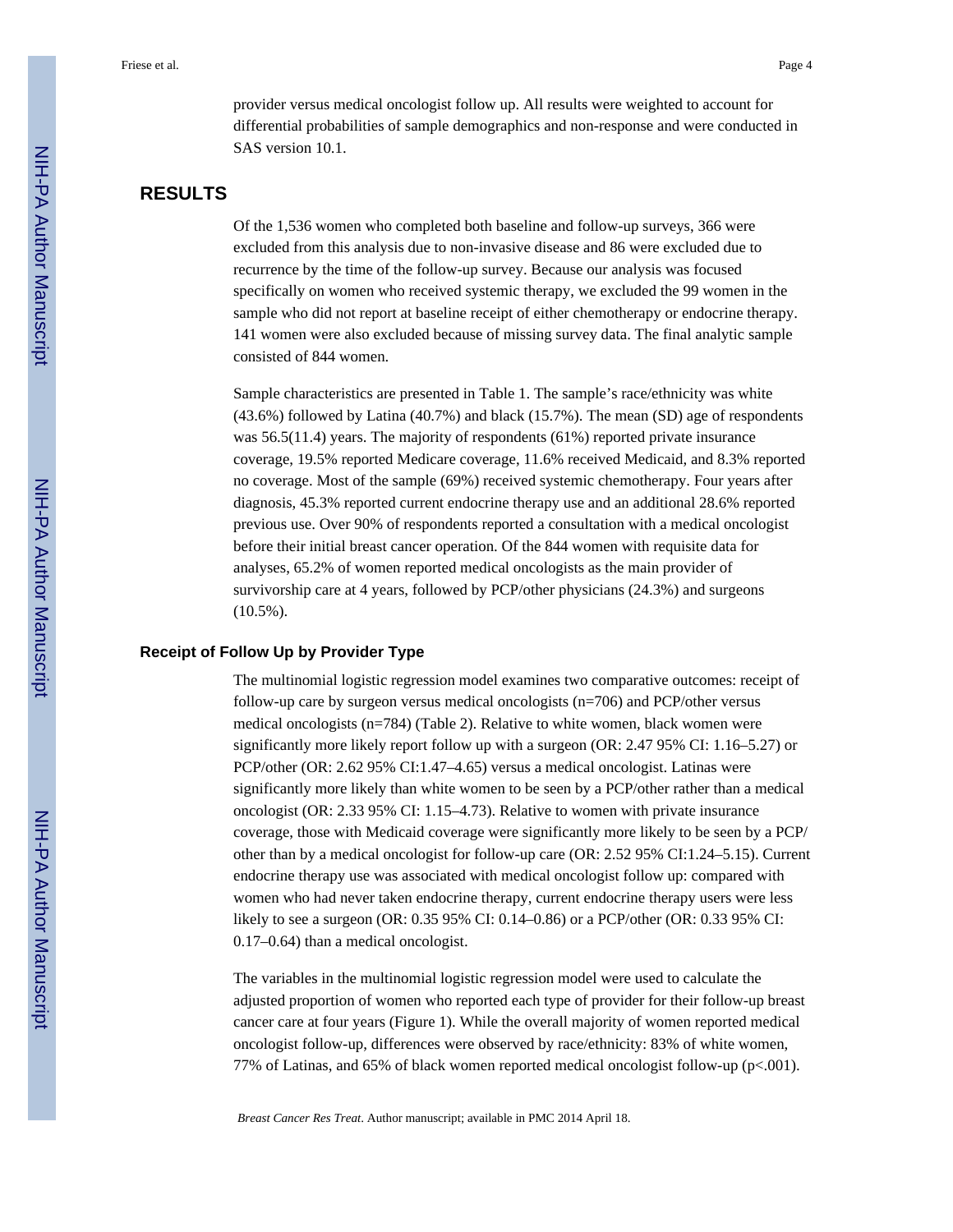Whites and Latinas both reported similar rates of surgeon follow-up (6%), yet 12% of black women saw surgeons. Black women saw PCP/other physicians more often (23%) than Latinas (17%) or white women (11%).

# **DISCUSSION**

In this diverse sample of women treated with systemic chemotherapy or endocrine therapy for invasive breast cancer, most women reported follow-up care by medical oncologists versus surgeons or PCPs/other provider types. However, significant differences in follow up care were observed by race/ethnicity and insurance status. In particular, we found black women were significantly less likely than white women to receive breast cancer follow-up care from a medical oncologist versus any other provider type, regardless of receipt of chemotherapy or endocrine therapy. Latinas, too, were less likely to see a medical oncologist versus any other provider type at follow-up, relative to whites. Different patterns of survivorship care emerge for women based on race/ethnicity and insurance status.

Nationally, surgeons provide a very small amount of breast cancer survivorship care relative to medical oncologists and primary care providers [14]. For women who receive systemic and/or endocrine therapy and who do not experience recurrence, it is unclear what aspects of care surgeons would attend to four years after diagnosis. Yet black women in our sample reported seeing surgeons at twice the rate of Latinas or white women. These findings point to the need to better understand how breast cancer follow up care is delivered across diverse settings.

Endocrine therapy after primary breast cancer treatment is recommended for at least five years [20]. Recent clinical trials confirm significant survival advantages for tamoxifen therapy extended to ten years [21,22]. Yet adherence to five years of therapy is low [23–27]. Despite impressive efficacy in reducing recurrence, endocrine therapy is associated with a host of bothersome side effects including, among others, hot flashes, sexual side effects, and arthralgias. Adverse effects often lead women to discontinue therapy [28–32]. Previously reported data from the current study suggest that the subset of women eligible for endocrine therapy were more likely to persist with using therapy when reporting medical oncologist follow up [27]. It may be the case that women who persist on endocrine therapy follow up with oncologists for side effect management. Additional studies are needed to understand the processes employed by medical oncologists to support women on endocrine therapy, and disseminate these processes to the range of providers who provide follow-up care in the survivorship setting.

#### **Study Limitations**

First, we only asked patients to list their primary source of oncology follow-up care, which precludes our ability to measure the presence of shared care models. Patients seen by a team of providers are more likely to receive recommended care [33,34]. Consequently, a shared care model has recently been proposed as a recommended survivorship care model by both the American Cancer Society and American Society of Clinical Oncology for those patients for whom it is appropriate [11].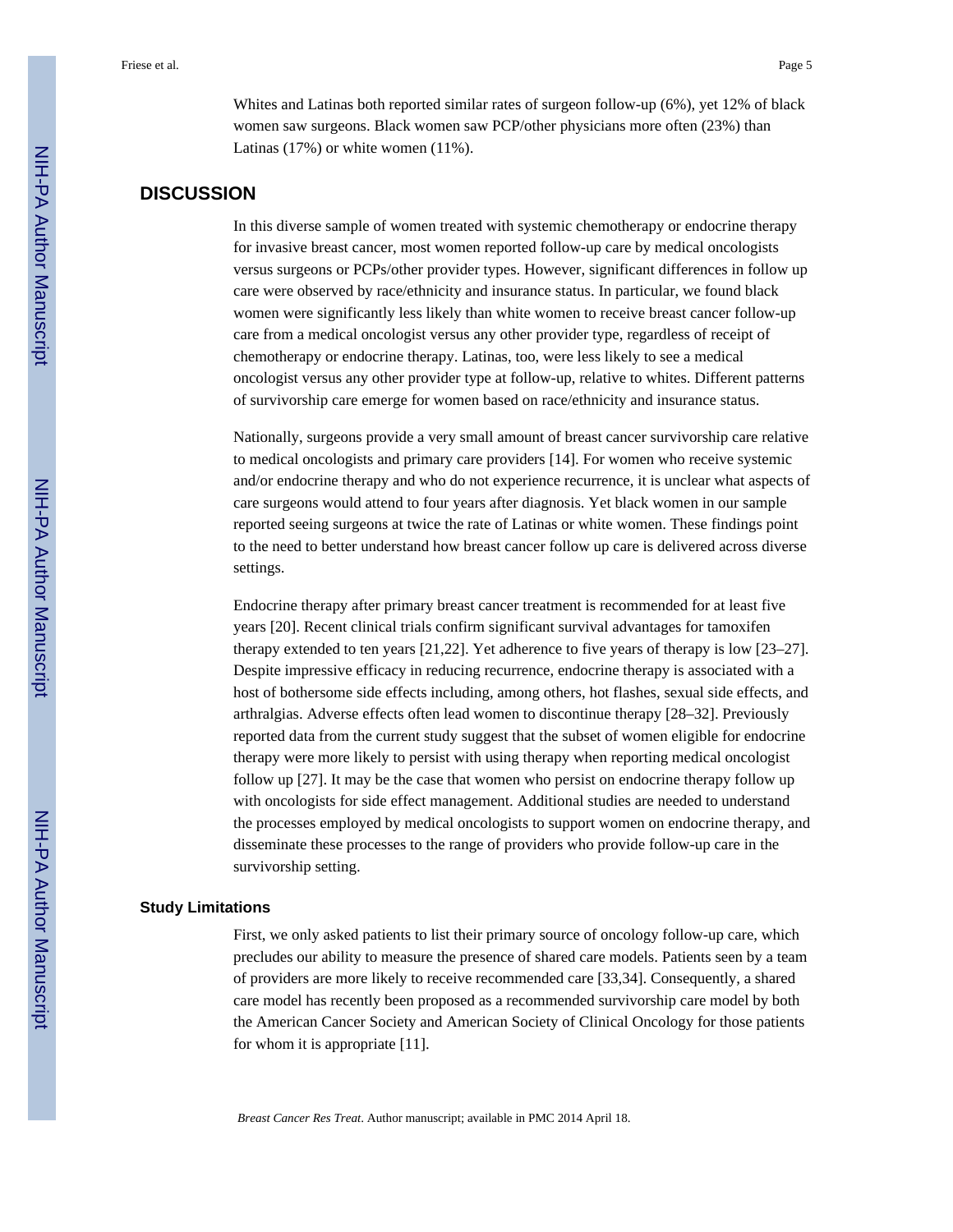Surveys occurred at two time points: approximately nine months and four years after diagnosis. Thus, we are not able to determine whether some patients switched their primary follow-up provider between those time points. For example, women may have transitioned from medical oncologist to primary care three years after treatment. We lack data on possible reasons for a transition, which in some cases may have been appropriate [35]. Future studies to examine use of different providers in breast cancer survivorship care would benefit from more detailed reasons why patients transition from medical oncologists to other providers.

The primary source of study data derives from patient report. While recall bias is possible, the period in which women were asked to recall specific events is narrow enough to suggest reliable estimates. External data would validate these findings and inform future research focused on care patterns of breast cancer survivors. These limitations are presented alongside a large, diverse population-based sample with high response survey rates at two time points.

#### **Implications**

In a population-based sample of diverse early stage breast cancer patients, we found important differences in follow-up care by patient and treatment factors. Amidst a demand surge for cancer care, a substantial number of breast cancer survivors who have not experienced recurrence continue to see their medical oncologists for survivorship care four years after initial diagnosis. These results suggest a possible mismatch of needs and resources among breast cancer survivors and available providers. Differences in survivorship care patterns by race/ethnicity require clarification. Specifically, the role of surgical follow up for 12% of black women is unclear in the absence of disease recurrence.

From the perspective of clinical policy development, there is an urgent need for specialties that treat women with breast cancer to reach consensus on transition plans that are acceptable to both providers and patients. Doing so will increase the likelihood of an efficient, patient-centered cancer care delivery system [1]. Care coordination in the survivorship period can optimize outcomes for breast cancer patients, yet care transitions from oncology to non-oncology practices is difficult for both patients and providers [36,37]. Intervention studies have failed to improve outcomes for patients who receive survivorship care plans that are shared across providers [38].

It is important to emphasize the absence of empirical data to develop breast cancer survivorship guidelines. Not all patients need to see a medical oncologist four years after treatment [35]. Primary care providers have indicated their willingness to participate earlier in cancer survivorship care [39]. Suggestions to improve their comfort include ready access to oncology specialists, treatment summaries, and access to imaging. A dialogue among care providers to breast cancer is needed to clarify transition points and care goals. Educational interventions - targeted to patients and providers - are needed to guide decision making for survivorship care. Our data suggest interventions targeted to specific groups based on race/ ethnicity and insurance status may prove useful in responsible resource allocation.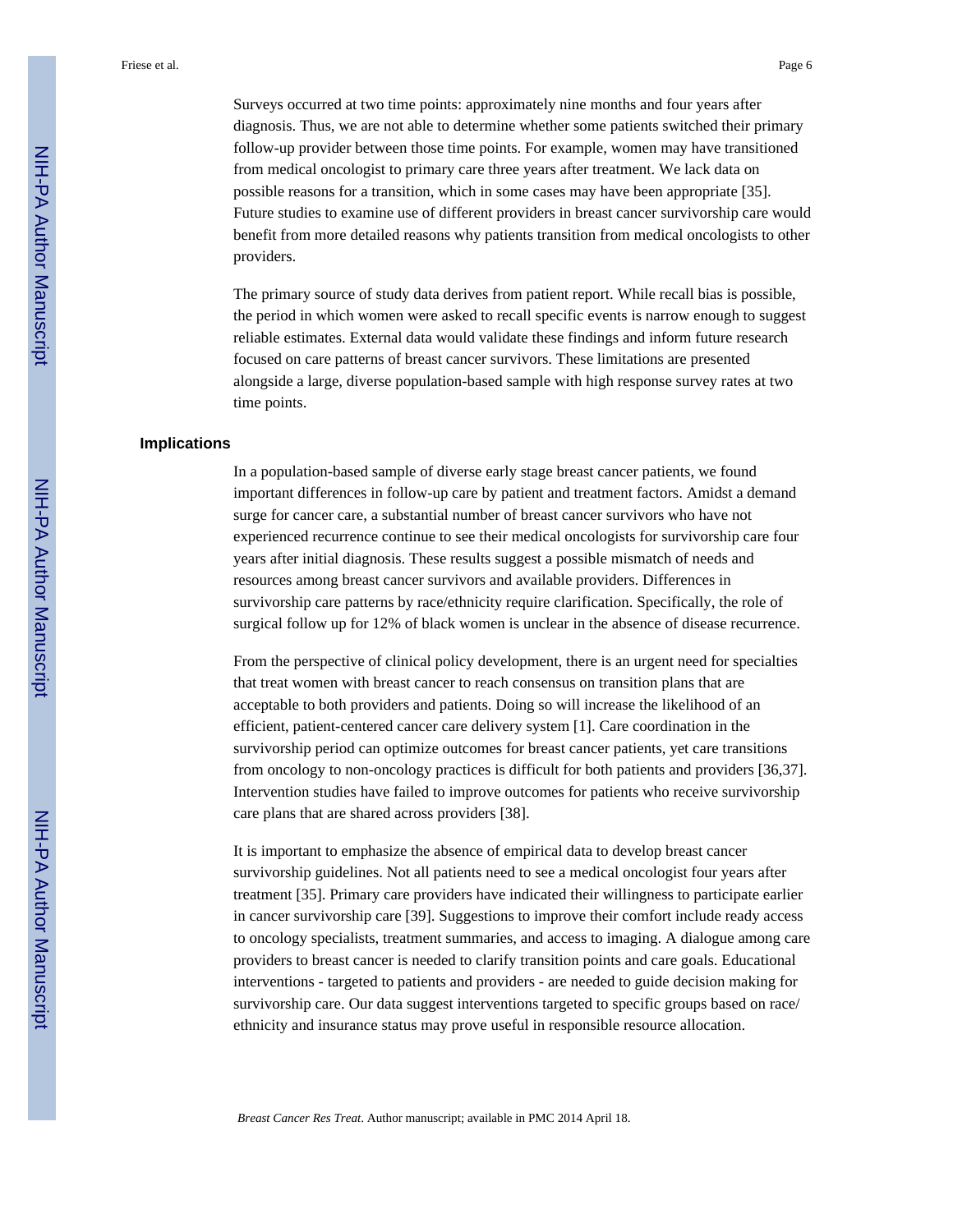# **Acknowledgments**

**Funding**: This study was supported by Grants R01 CA109696 and R01 CA088370 from the National Cancer Institute (NCI) to the University of Michigan. Dr. Friese was supported by a Pathway to Independence Award from the National Institute for Nursing Research (R00NR01570). Dr. Jagsi was supported by a Mentored Research Scholar Grant from the American Cancer Society (MRSG-09-145-01). Dr. Katz was supported by an Established Investigator Award in Cancer Prevention, Control, Behavioral, and Population Sciences Research from the NCI (K05CA111340). The collection of LA County cancer incidence data used was supported by the California Department of Public Health as part of the statewide cancer reporting program mandated by California Health and Safety Code Section 103885; the NCI's Surveillance, Epidemiology and End Results (SEER) Program under contract N01-PC-35139 awarded to the University of Southern California, contract N01-PC-54404 awarded to the Public Health Institute; and the Centers for Disease Control and Prevention's National Program of Cancer Registries, under agreement 1U58DP00807-01 awarded to the Public Health Institute. The collection of metropolitan Detroit cancer incidence data was supported by the NCI SEER Program contract N01-PC-35145.

# **References**

- 1. Levit, L.; Balogh, E.; Nass, S., et al. Committee on Improving the Quality of Cancer Care. Delivering High-Quality Cancer Care: Charting a New Course for a System in Crisis. National Academies Press; Washington DC: 2013.
- 2. Siegel R, Naishadham D, Jemal A. Cancer statistics, 2013. CA Cancer J Clin. 2013; 63 (1):11–30. [PubMed: 23335087]
- 3. Erikson C, Salsberg E, Forte G, Bruinooge S, Goldstein M. Future supply and demand for oncologists: challenges to assuring access to oncology services. J Oncol Pract. 2007; 3:79–86. [PubMed: 20859376]
- 4. Warren JL, Mariotto AB, Meekins A, Topor M, Brown ML. Current and future utilization of services from medical oncologists. J Clin Oncol. 2008; 26:3242–3247. [PubMed: 18591559]
- 5. Salsberg E, Grover A. Physician workforce shortages: implications and issues for academic health centers and policymakers. Acad Med. 2006; 81:782–787. [PubMed: 16936479]
- 6. Starfield B, Fryer GE Jr. The primary care physician workforce: ethical and policy implications. Ann Farm Med. 2007; 5:486–491.
- 7. Arora NK, Reeve BB, Hays RD, SBC, Oakley-Girvan I. Assessment of quality of cancer-related follow-up care from the cancer survivor's perspective. J Clin Oncol. 2011; 29 (10):1280–1289. [PubMed: 21357781]
- 8. Ganz PA, Greendale GA, Petersen L, Kahn B, Bower JE. Breast cancer in younger women: reproductive and late health effects of treatment. J Clin Oncol. 2003; 21 (22):4184–4193. [PubMed: 14615446]
- 9. Carver JR, Shapiro CL, Ng A, et al. American Society of Clinical Oncology clinical evidence review on the ongoing care of adult cancer survivors: cardiac and pulmonary late effects. J Clin Oncol. 2007; 25 (25):3991–4008. [PubMed: 17577017]
- 10. Camp-Sorrell D. Cardiorespiratory effects in cancer survivors. Cancer Nurs. 2006; 29 (2 Suppl): 55–59. [PubMed: 16779957]
- 11. McCabe MS, Bhatia S, Oeffinger KC, et al. American Society of Clinical Oncology statement: achieving high-quality cancer survivorship care. J Clin Oncol. 2013; 31 (5):631–640. [PubMed: 23295805]
- 12. Cheung WY, Aziz N, Noone AM, et al. Physician preferences and attitudes regarding different models of survivorship care: a comparison of primary care providers and oncologists. J Cancer Surviv. 2013; 7 (3):343–354. [PubMed: 23526165]
- 13. Klabunde CN, Han PK, Earle CC, et al. Physician roles in the cancer-related follow-up care of cancer survivors. Fam Med. 2013; 45 (7):463–474. [PubMed: 23846965]
- 14. Parmeshwar R, Margenthaler JA, Allam E, et al. Patient surveillance after initial breast cancer therapy: variation by physician specialty. Am J Surg. 2013; 206 (2):218–222. [PubMed: 23870392]
- 15. Mayer DK, Gerstel A, Leak AN, Smith SK. Patient and provider preferences for survivorship care plans. J Oncol Pract. 2012; 8 (4):e80–86. [PubMed: 23181005]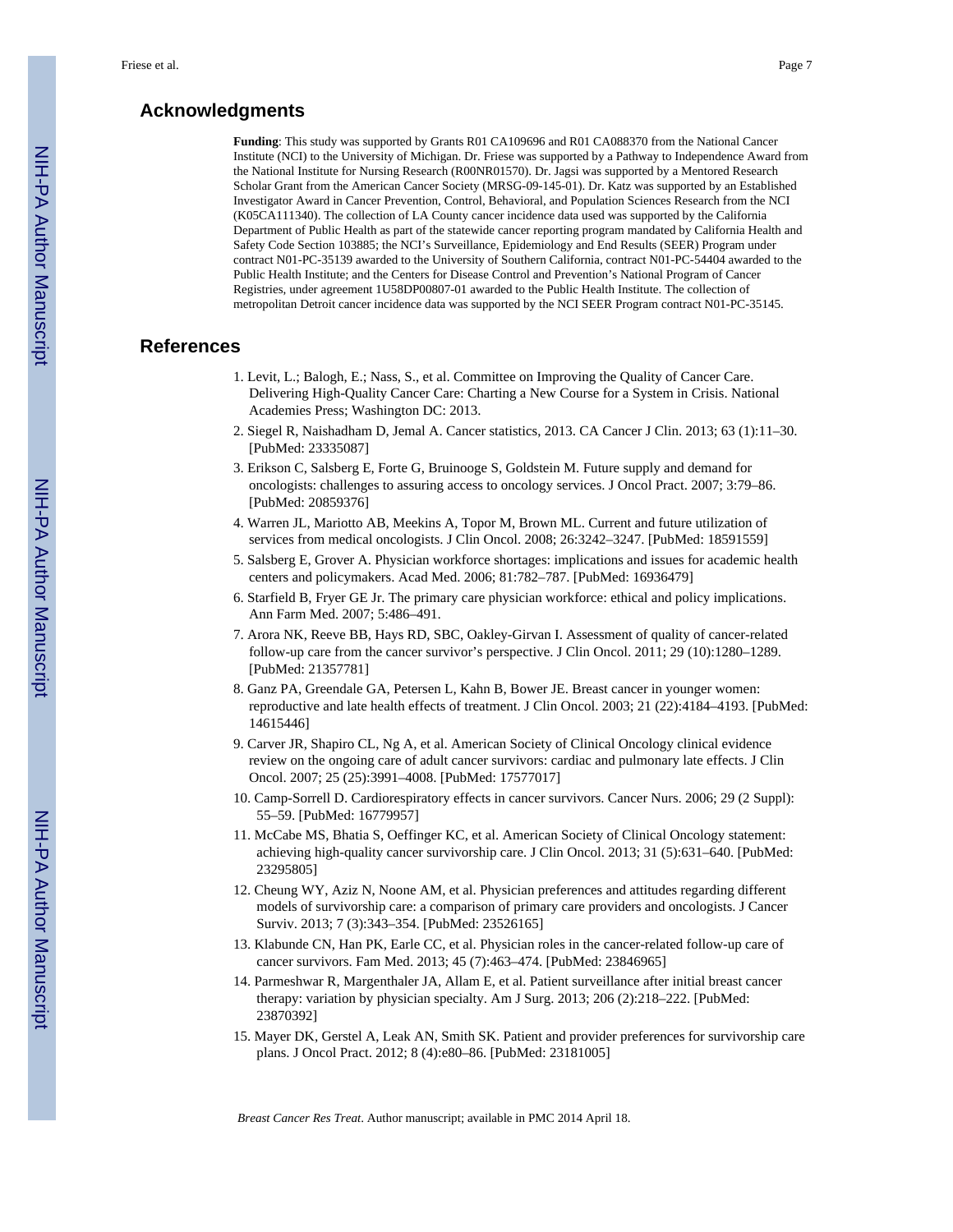Friese et al. Page 8

- 16. Potosky AL, Han PK, Rowland J, et al. Differences between primary care physicians' and oncologists' knowledge, attitudes and practices regarding the care of cancer survivors. J Gen Intern Med. 2011; 26 (12):1403–1410. [PubMed: 21785923]
- 17. Griggs JJ, Hawley ST, Graff JJ, et al. Factors associated with receipt of breast cancer adjuvant chemotherapy in a diverse population-based sample. J Clin Oncol. 2012; 30 (25):3058–3064. [PubMed: 22869890]
- 18. Janz NK, Mujahid MS, Hawley ST, et al. Racial/ethnic differences in quality of life after diagnosis of breast cancer. J Cancer Surviv. 2009; 3 (4):212–222. [PubMed: 19760151]
- 19. Dillman, DA. Mail Internet Surveys: the tailored design method. 2. Wiley; New York, NY: 2007.
- 20. Burstein HJ, Prestrud AA, Seidenfeld J, et al. American Society of Clinical Oncology clinical practice guideline: update on adjuvant endocrine therapy for women with endocrine receptorpositive breast cancer. J Clin Oncol. 2010; 28 (23):3784–3796. [PubMed: 20625130]
- 21. Davies C, Hongchao P, Godwin J, et al. Long-term effects of continuing adjuvant tamoxifen to 10 years versus stopping at 5 years after diagnosis of oestrogen receptor-positive breast cancer: ATLAS, a randomised trial. Lancet. 2013; 381 (9869):805–816. [PubMed: 23219286]
- 22. Jin H, Tu D, Zhao N, et al. Longer-term outcomes of Letrozole versus placebo after 5 years of tamoxifen in the NCIC CTG MA.17 trial: analyses adjusting for treatment crossover. J Clin Oncol. 2012; 30 (7):718–721. [PubMed: 22042967]
- 23. Weaver KE, Camacho F, Hwang W, Anderson R, Kimmick G. Adherence to adjuvant hormonal therapy and its relationship to breast cancer recurrence and survival among low-income women. Am J Clin Oncol. 2012; 36 (2):181–187. [PubMed: 22314001]
- 24. Hershman DL, Shao T, Kushi LH, et al. Early discontinuation and non-adherence to adjuvant hormonal therapy are associated with increased mortality in women with breast cancer. Breast Cancer Res Treat. 2011; 126:529–537. [PubMed: 20803066]
- 25. Hershman DL, Kushi LH, Shao T, et al. Early discontinuation and nonadherence to adjuvant hormonal therapy in a cohort of 8,769 early-stage breast cancer patients. J Clin Oncol. 2010; 28 (27):4120–4128. [PubMed: 20585090]
- 26. Partridge AH, Lafountain A, Mayer E, et al. Adherence to initial adjuvant anastrozole therapy among women with early-stage breast cancer. J Clin Oncol. 2008; 26:556–562. [PubMed: 18180462]
- 27. Friese CR, Pini TM, Abrahamse PH, et al. Adjuvant endocrine therapy initiation and persistence in a diverse sample of patients with breast cancer. Breast Cancer Res Treat. 2013; 138 (3):931–939. [PubMed: 23542957]
- 28. Atkins L, Fallowfield L. Intentional and non-intentional non-adherence to medication amongst breast cancer patients. Eur J Cancer. 2006; 42:2271–2276. [PubMed: 16644208]
- 29. Demissie S, Silliman RA, Lash TL. Adjuvant tamoxifen: predictors of use, side effects, and discontinuation in older women. J Clin Oncol. 2001; 19:322–328. [PubMed: 11208822]
- 30. Fink AK, Gurwitz J, Rakowski W, Guadagnoli E, Silliman RA. Patient beliefs and tamoxifen discontinuance in older women with estrogen receptor-positive breast cancer. J Oncol Pract. 2004; 8 (6):e149–157.
- 31. Aiello Bowles EJ, Boudreau DM, Chubak J, et al. Patient-reported discontinuation of endocrine therapy and related adverse effects among women with early-stage breast cancer. J Oncol Pract. 2012; 8 (6):e149–157. [PubMed: 23598850]
- 32. Kahn KL, Schneider EC, Malin JL, Adams JL, Epstein AM. Patient centered experiences in breast cancer: predicting long-term adherence to tamoxifen use. Med Care. 2007; 45:431–439. [PubMed: 17446829]
- 33. Snyder CF, Frick KD, Kantsiper ME, et al. Prevention, screening, and surveillance care for breast cancer survivors compared with controls: changes from 1998 to 2002. J Clin Oncol. 2009; 27 (7): 1054–1061. [PubMed: 19164212]
- 34. Snyder CF, Frick KD, Peairs KS, et al. Comparing care for breast cancer survivors to non-cancer controls: a five-year longitudinal study. J Gen Intern Med. 2009; 24 (4):469–474. [PubMed: 19156470]
- 35. Earle CC, Ganz PA. Cancer survivorship care: don't let the perfect be the enemy of the good. J Clin Oncol. 2012; 20 (30):3764–3768. [PubMed: 23008287]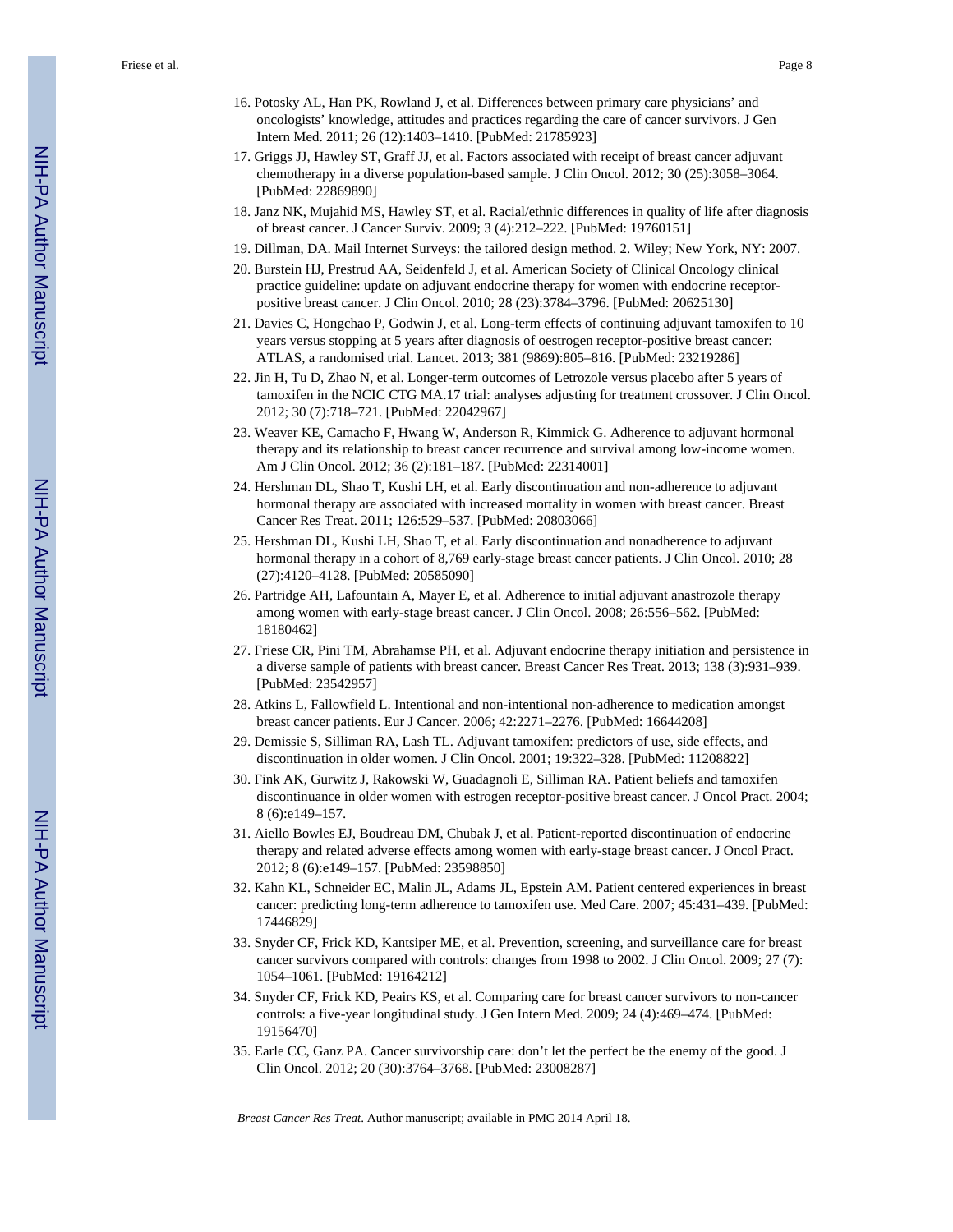- 36. Hewitt, M.; Greenfield, S.; Stovall, E. From cancer patient to cancer survivor: Lost in transition. Institute of Medicine, National Academies Press; Washington: 2005.
- 37. Kantsiper M, McDonald EL, Geller G, et al. Transitioning to breast cancer survivorship: perspectives of patients, cancer specialists, and primary care providers. J Gen Intern Med. 2009; 24 (Suppl 2):459–466.
- 38. Grunfeld E, Julian JA, Pond G, et al. Evaluating survivorship care plans: results of a randomized, clinical trial of patients with breast cancer. J Clin Oncol. 2011; 29 (36):4755–4762. [PubMed: 22042959]
- 39. Del Guidice ME, Grunfeld E, Harvey BJ, Piliotis E, Verma S. Primary care physicians' views of routine follow-up care of cancer survivors. J Clin Oncol. 2009; 27:3338–3345. [PubMed: 19380442]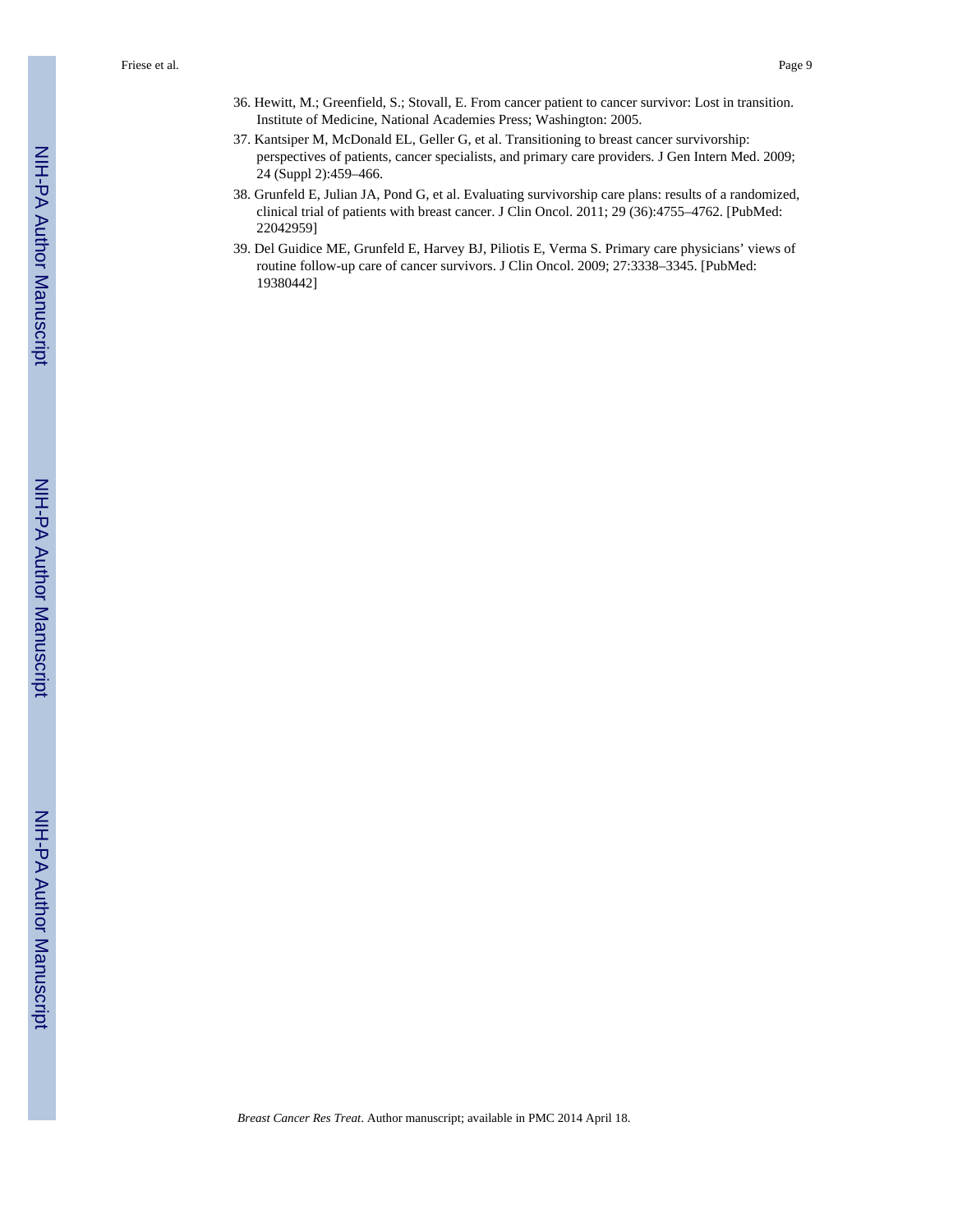Friese et al. Page 10



# **Figure 1.**

Adjusted proportions of breast cancer follow-up providers, by race/ethnicity (n=844)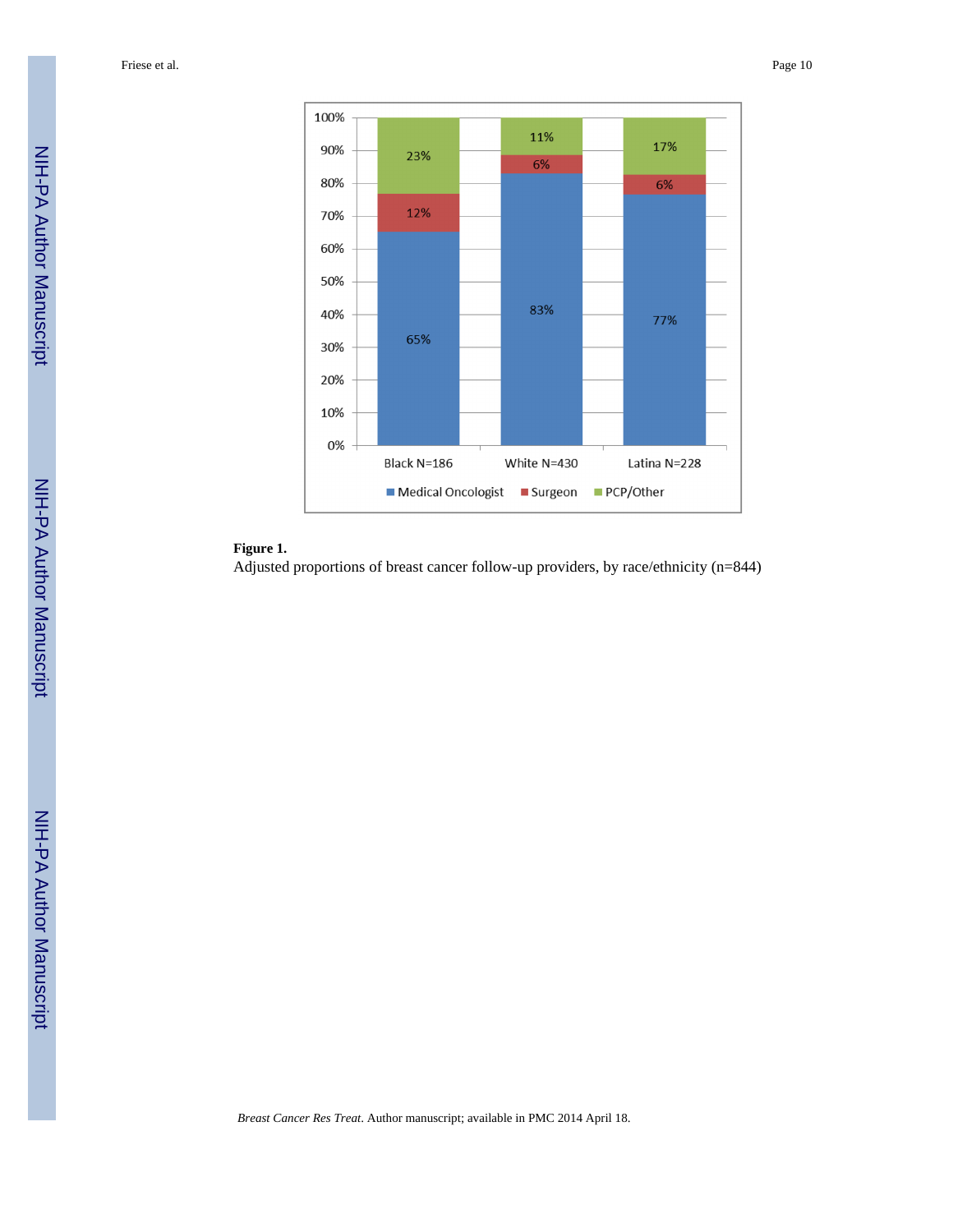#### **Table 1**

### Sample Characteristics

| PERSONAL FACTORS                                                   | $\mathbf N$ | Weighted % |
|--------------------------------------------------------------------|-------------|------------|
| Age                                                                |             |            |
| Mean(SD)                                                           | 56.5(11.4)  |            |
| Race:                                                              |             |            |
| White                                                              | 430         | 43.6       |
| <b>Black</b>                                                       | 186         | 15.7       |
| Latina                                                             | 228         | 40.7       |
| <b>Insurance Coverage:</b>                                         |             |            |
| Private or other employer-based insurance                          | 538         | 60.6       |
| Medicare                                                           | 173         | 19.5       |
| Medicaid                                                           | 77          | 11.6       |
| No insurance                                                       | 56          | 8.3        |
| <b>Education:</b>                                                  |             |            |
| Less than high school                                              | 141         | 23.4       |
| High school graduate                                               | 159         | 17.8       |
| Some college or college graduate                                   | 544         | 58.8       |
| <b>DISEASE FACTORS</b>                                             |             |            |
| Stage:                                                             |             |            |
| I                                                                  | 392         | 40.1       |
| $\rm II$                                                           | 341         | 43.5       |
| Ш                                                                  | 111         | 15.4       |
| <b>TREATMENT FACTORS</b>                                           |             |            |
| <b>Received Systemic Chemotherapy:</b>                             |             |            |
| Yes                                                                | 566         | 69.1       |
| N <sub>o</sub>                                                     | 278         | 30.9       |
| <b>Endocrine Therapy Use</b>                                       |             |            |
| Never                                                              | 207         | 26.1       |
| Past                                                               | 262         | 28.6       |
| Current                                                            | 375         | 45.3       |
| <b>Consulted with Medical Oncologist prior to Initial Surgery:</b> |             |            |
| No                                                                 | 778         | 8.1        |
| Yes                                                                | 66          | 91.9       |

Percentages reported are weighted for sample demographics and survey non-response.